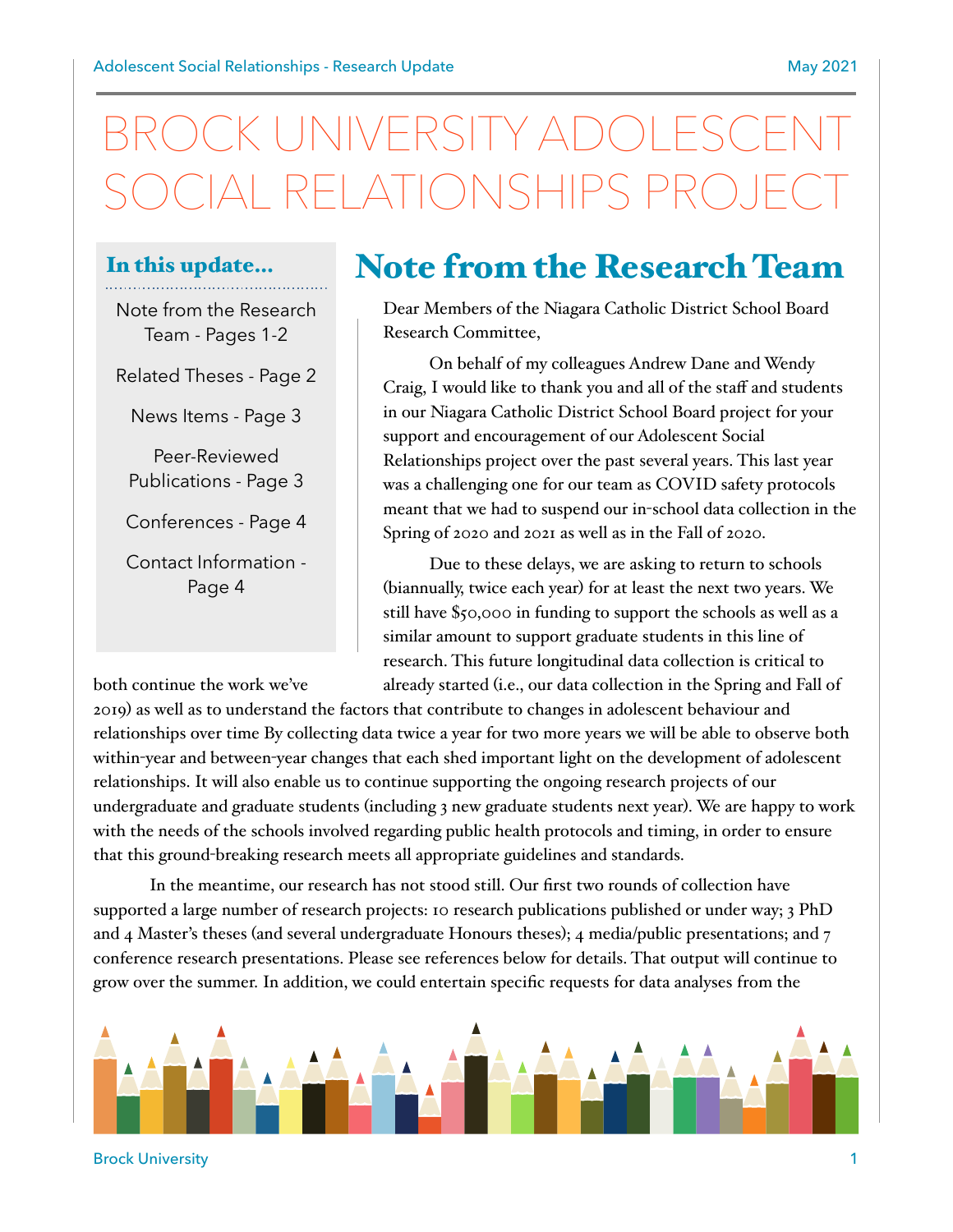NCDSB board or participating school principals. We have already had informal discussions of general data trends (confidentiality precludes specifics) with most principals and are happy to examine any of the data that might be of interest. If you have any questions or comments, I am more than happy to address them over email or over Zoom etc.

Best regards,

#### Tony Volk

Professor, Child and Youth Studies, Brock University

## Related Theses:

Doctoral Dissertation – N. Spadafora - Talking during class, packing up books and name calling: Is it really that big a deal? An exploration of classroom incivility

**Doctoral Dissertation – K. Lapierre –** Cyber aggression and victimization from an evolutionary psychological perspective

Doctoral Dissertation – K. Brazil – Psychopathy, personality, and reproductive strategy in males: An evolutionary–developmental integration

Master's Thesis—E. Al-Jbouri – The nature, nurture, and networks of mean girls: Considering evolutionary, social learning and social network perspectives on girls' intrasexual relational bullying

Master's Thesis-H. McDowell -- The effect of personality and attractiveness on bullying behavior in children

**Master's Thesis – K. Schiralli –** Adapting to parental inevestment uncertainty – the role of personality and puberty

**Master's Thesis - A. Gustafsson** - Resource Control Theory and Peer Defending

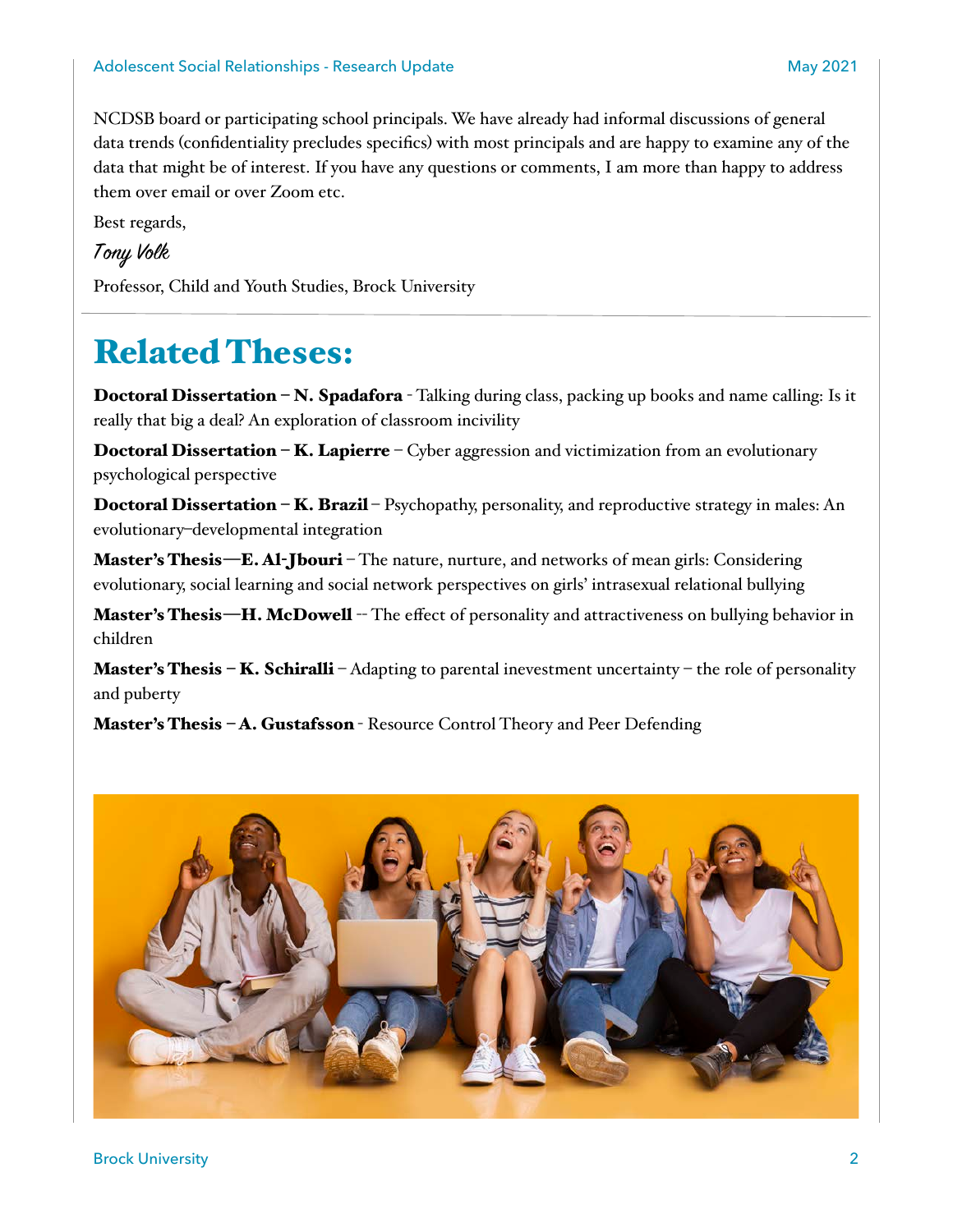## News Items:

- "Fighting back against bullies". Tony Volk. 2019. CBC Radio Ontario.
- "Here's why people bully and how we can stop it". Tony Volk. 2020. CBC [https://www.cbc.ca/radio/](https://www.cbc.ca/radio/taiaskswhy/here-s-why-people-bully-and-how-we-can-stop-it-1.5269665) [taiaskswhy/here](https://www.cbc.ca/radio/taiaskswhy/here-s-why-people-bully-and-how-we-can-stop-it-1.5269665)-s-why-people-bully-and-how-we-can-stop-it-1.5269665
- NCDSB Parent/School Newsletter. Fall 2020.
- NCDSB Parent/School Newsletter. Spring 2020

## Peer-Reviewed Publications:

- Andrews, N. C., McDowell, H., Spadafora N. & Dane, A. V. (in press). Using social network position to understand power and dominance within a school context. In press with *School Psychology* for special issue on social network analysis.
- Spadafora, N. & Volk, A. A. (2021). Child and Youth Classroom Incivility Scale (CYCIS): Exploring uncivil behavior in the classroom. *School Mental Health*. 1-12.
- Kim, S., Spadafora, N., Craig, W., Volk, A. A., & Zhang, L. (2021). Disciplinary structure and teacher support in Chinese and Canadian Schools: Examining how authoritative disciplinary practices protect youth involved in bullying at school. *School Mental Health*, 1-17.
- Spadafora N., Al-Jbouri E., McDowell, H., Andrews, N. C., & Volk, A. A. (under review). Be a little rude, but not too much: Exploring classroom incivility in adolescents. Under review with *The Journal of Early Adolescence.*
- Prabaharan, N., Dane, A. V., & Spadafora N. (under review). Peer victimization in relation to vulnerability and peer esteem: The role of balance of power. Under review with *Evolutionary Behavioral Sciences*.
- Xiaoyang, Xia, Brazil K., Spadafora N., & Volk A. A. (in prep). A validation of the HEXACO Personality model in young adolescents.
- McDowell, H. & Volk, A. A. (in press). Infant mortality. In D. Bjorklund & S. Hart (Eds) Spring Handbook of Evolution Perspectives on Infancy, 1-13.
- Lapierre, K.R. & Dane, A.V. (in prep.) Examining the Functions of Cyber and Traditional Bullying and Adversarial Aggression Perpetration and Victimization.
- Dane, A.V., Volk, A., Andrews, N., & Lapierre, K.R. (in prep.) Evolutionarily Relevant Aggressive Functions: Differentiating Competitive, Instrumental, Sadistic and Reactive Motives.
- Kim, S., Craig, W., Lambe, L., Mayne, K., Young, Patrick, & Atallah, R. (in prep). Likeability and popularity of victimized youth: Does being defended make a difference?